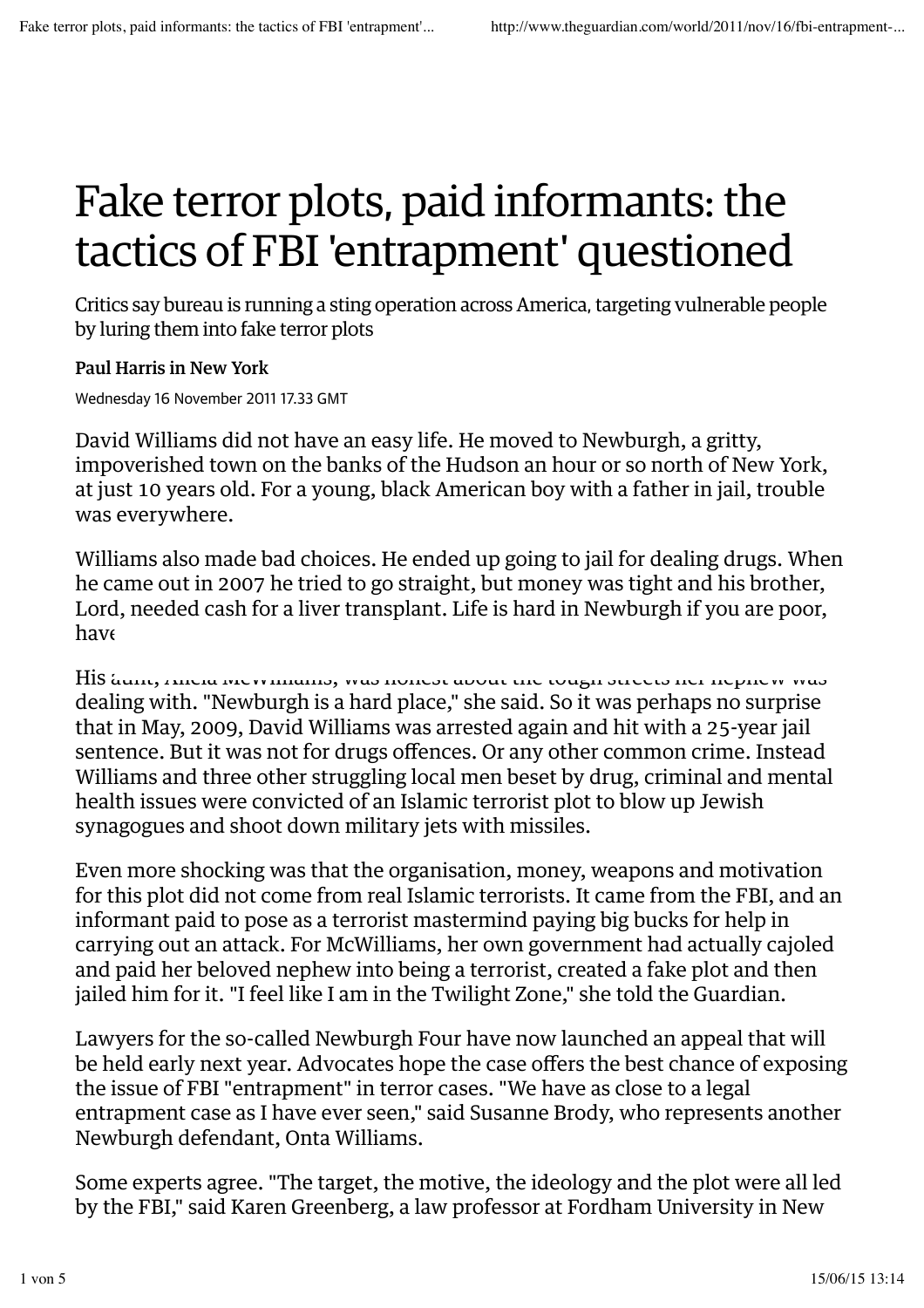York, who specialises in studying the new FBI tactics.

But the issue is one that stretches far beyond Newburgh. Critics say the FBI is running a sting operation across America, targeting – to a large extent – the Muslim community by luring people into fake terror plots. FBI bureaux send informants to trawl through Muslim communities, hang out in mosques and community centres, and talk of radical Islam in order to identify possible targets sympathetic to such ideals. Or they will respond to the most bizarre of tip-offs, including, in one case, a man who claimed to have seen terror chief Ayman al-Zawahiri living in northern California in the late 1990s.

That tipster was quickly hired as a well-paid informant. If suitable suspects are identified, FBI agents then run a sting, often creating a fake terror plot in which it helps supply weapons and targets. Then, dramatic arrests are made, press conferences held and lengthy convictions secured.

But what is not clear is if many real, actual terrorists are involved.

Another "entrapment" case is on the radar too. The Fort Dix Five – accused of plotting to attack a New Jersey army base – have also appealed against their convictions. That case too involved dubious use of paid informants, an apparent over-reach of evidence and a plot that seemed suggested by the government.

Burim Duka, whose three brothers were jailed for life for their part in the scheme, insists they did not know they were part of a terror plot and were just buying guns for shooting holidays in a deal arranged by a friend. The "friend" was an informant who had persuaded another man of a desire to attack Fort Dix.

Duka is convinced his brothers' appeal has a good chance. "I am hopeful," he told the Guardian.

But things may not be that easy. At issue is the word "entrapment", which has two definitions. There is the common usage, where a citizen might see FBI operations as deliberate traps manipulating unwary people who otherwise were unlikely to become terrorists. Then there is the legal definition of entrapment, where the prosecution merely has to show a subject was predisposed to carry out the actions they later are accused of.

Theoretically, a simple expression, like support for jihad, might suffice, and in post-9/11 America neither judges nor juries tend to be nuanced in terror trials. "Legally, you have to use the word entrapment very carefully. It is a very strict legal term," said Greenberg.

But in its commonly understood usage, FBI entrapment is a widespread tactic. Within days of the 9/11 terror attacks, FBI director Robert Mueller issued a memo on a new policy of "forward leaning – preventative – prosecutions".

Central to that is a growing informant network. The FBI is not choosy about the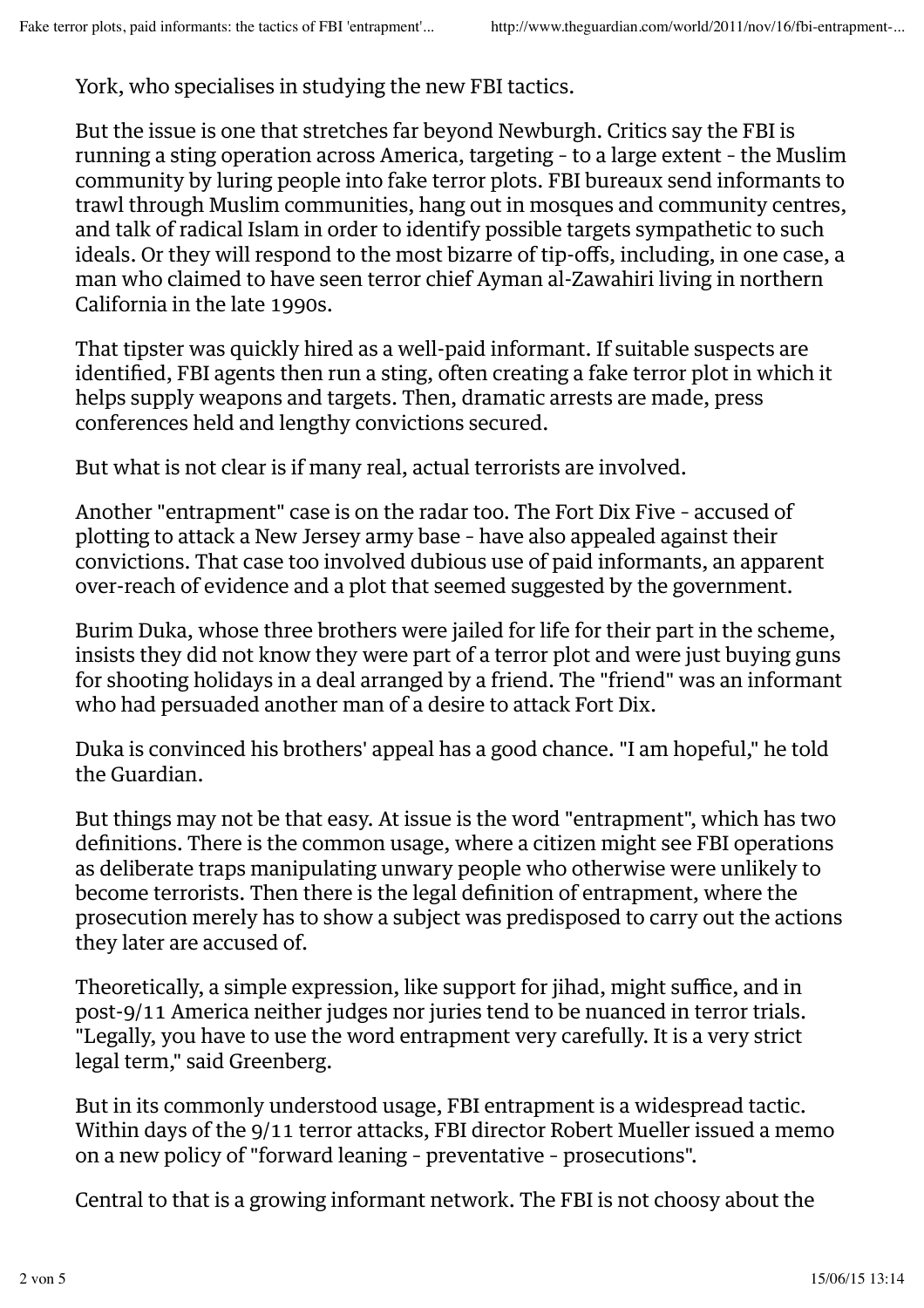people it uses. Some have criminal records, including attempted murder or drug dealing or fraud. They are often paid six-figure sums, which critics say creates a motivation to entrap targets. Some are motivated by the promise of debts forgiven or immigration violations wiped clean. There has also been a relaxing of rules on what criteria the FBI needs to launch an investigation.

Often they just seem to be "fishing expeditions". In the Newburgh case, the men involved met FBI informant Shahed Hussain simply because he happened to infiltrate their mosque. In southern California, FBI informant Craig Monteilh trawled mosques posing as a Muslim and tried to act as a magnet for potential radicals.

Monteilh, who bugged scores of people, is a convicted felon with serious drug charges to his name. His operation turned up nothing. But Monteilh's professed terrorist sympathy so unnerved his Muslim targets that they got a restraining order against him and alerted the FBI, not realising Monteilh was actually working on the bureau's behalf.

Muslim civil rights groups have warned of a feeling of being hounded and threatened by the FBI, triggering a natural fear of the authorities among people that should be a vital defence against real terror attacks. But FBI tactics could now be putting off many people from reporting tip-offs or suspicious individuals.

"They are making mosques suspicious of anybody. They are putting fear into these communities," said Greenberg. Civil liberties groups are also concerned, seeing some FBI tactics as using terrorism to justify more power. "We are still seeing an expansion of these tools. It is a terrible prospect," said Mike German, an expert at the American Civil Liberties Union and a former FBI agent who has worked in counter-terrorism.

German said suspects convicted of plotting terror attacks in some recent FBI cases bore little resemblance to the profile of most terrorist cells. "Most of these suspect terrorists had no access to weapons unless the government provided them. I would say that showed they were not the biggest threat to the US," German said.

"Most terrorists have links to foreign terrorist groups and have trained in terrorism training camps. Perhaps FBI resources should be spent finding those guys."

Also, some of the most serious terrorist attacks carried out in the US since 9/11 have revolved around "lone wolf" actions, not the sort of conspiracy plots the FBI have been striving to combat. The 2010 Times Square bomber, Faisal Shahzad, only came to light after his car bomb failed to go off properly. The Fort Hood killer Nidal Malik Hasan, who shot dead 13 people on a Texas army base in 2009, was only discovered after he started firing. Both evaded the radar of an FBI expending resources setting up fictional crimes and then prosecuting those involved.

Yet, as advocates for those caught up in "entrapment" cases discover, there is little public or judicial sympathy for them. Even in cases where judges have admitted